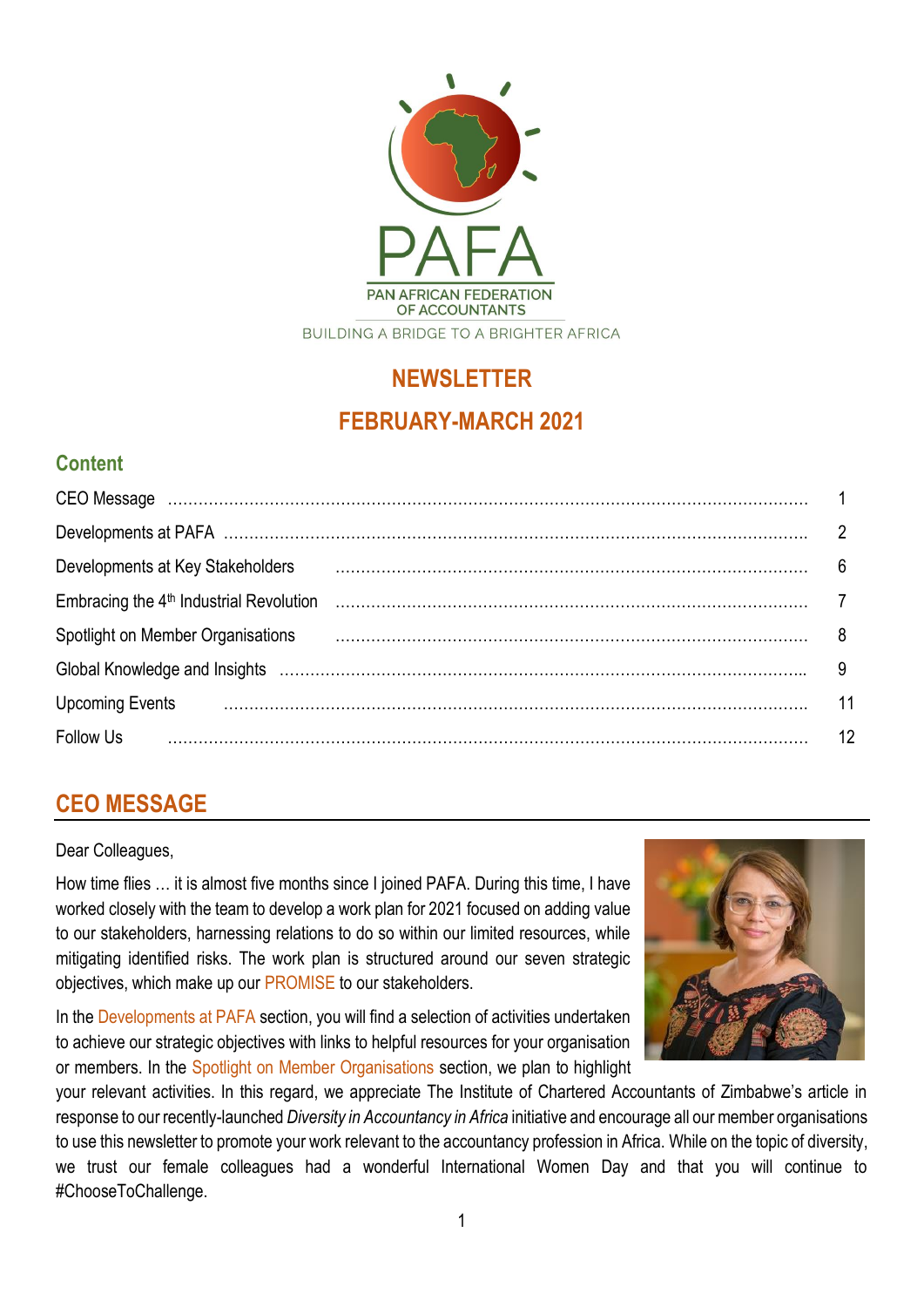| <b>Public value</b>     | To facilitate stronger PVM through PAOs to achieve value creation, fiscal discipline, effective resource       |
|-------------------------|----------------------------------------------------------------------------------------------------------------|
| management              | allocation and effective service delivery to citizens.                                                         |
| Relevant and partner of | To position PAFA and our PAOs as partners of choice by relevant stakeholders at the international, regional    |
| choice                  | and national levels in matters relating to accountancy.                                                        |
| Objective thought       | To generate and facilitate cutting-edge knowledge and solutions relating to future issues that will impact     |
| leadership              | society, the economy and the profession.                                                                       |
| Modern and future-ready | To transform the learning and professional development value chain by incorporating innovations and            |
| profession              | emerging technologies to develop new skills, behaviours and competencies                                       |
| International standards | To influence the development and facilitate the adoption and implementation of international standards and     |
| and best practices      | best practices to improve the quality of corporate reporting by an ethical profession trusted by stakeholders. |
| Service excellence      | To facilitate the sharing of knowledge, resources and experiences across the region.                           |
| through regional        |                                                                                                                |
| cooperation             |                                                                                                                |
| Education and capacity  | To build a strong and sustainable PAO in each African country that will contribute to national professional,   |
| building                | economic and social development and demonstrate compliance with the IFAC Statements of Membership              |
|                         | Obligations (SMOs).                                                                                            |
|                         |                                                                                                                |

Embracing the 4th Industrial Revolution is essential to the future of the accountancy profession in Africa. Events alongside the June Annual General Meeting in Cotonou, Benin will explore the steps necessary to develop a future-ready accountancy profession, while the Africa Congress of Accountants 2021 (ACOA2021) will explore 4IR in the context of People, Planet and Prosperity. The ACOA2021 website will be operational in April and we encourage you to promote this flagship hybrid event and sponsorship opportunity to your members and other stakeholders. In the interim, we hope you enjoy the article from Kerryn Kohl, 4th Talent, *The Digital Revolution Is Over; Digital Won*, which encourages the rapid development of core competencies to rebuild our economies. 4<sup>th</sup> Talent's offer of three months of free online CPD to our member organisations is a quick and easy step in this direction.

In November, I invited all stakeholders to contact me should you be interested in an introduction meeting. I thank all of you who have reached out; our engagement contributed significantly to my understanding of your expectations of PAFA. For those of you who have not yet had an opportunity to reach out, my door remains open. **During April, the Secretariat will issue a PAFA Stakeholder Survey. We encourage you to take the time to respond to the survey, which will be available in English, French and Portuguese.** Your voice matters! Your input will go a long way to help us enhance our value proposition and service delivery.

Until our next engagement, please follow us on [LinkedIn](https://www.linkedin.com/company/11699302/admin/) where we have doubled our followers over the past five months. Stay healthy and hopeful,

Alta

## **DEVELOPMENTS AT PAFA**

## **Public Value Management**

*Strengthening Public Sector Accountancy Capacity*

The [African Professionalisation Initiative \(API\)](https://youtu.be/IbbwOceujIk) – a collaboration between AFROSAI-E, CREFIAF, ESAAG and PAFA – aims to strengthening public value management systems through growing the capacity of accountancy professionals with the required competencies for a dynamic public sector role.

The development of accelerated learning materials for senior officials holding public sector finance roles whom do not have a formal accountancy background is

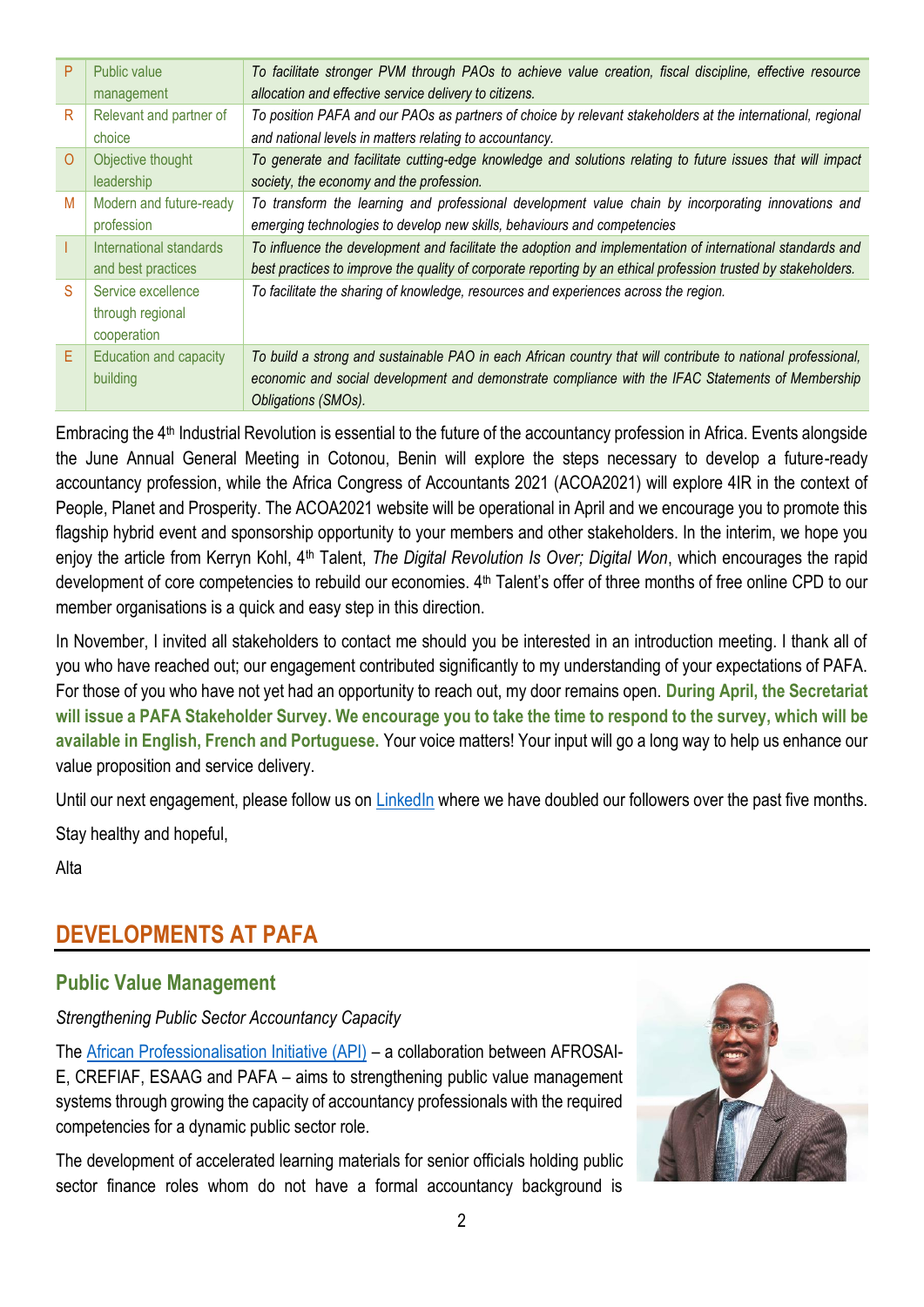completed. The development of materials that PAOs can use as a post-qualification specialisation programme for members interested in public sector roles is at an advanced stage.

To find out more, take a look at the API's white paper, [Building Professional Capacity for Public Value Management: 12](https://professionalisation.africa/asking-the-right-questions-an-api-white-paper-on-the-questions-government-needs-to-ask-for-effective-professional-capacity-building/)  [Questions That A Government Should Ask About The Professionalisation Of Public Sector Accounting And Auditing.](https://professionalisation.africa/asking-the-right-questions-an-api-white-paper-on-the-questions-government-needs-to-ask-for-effective-professional-capacity-building/)

*Watch out for:* In April, PAFA will issue a Call on Member Organisations to Express Interest to implement the API's learning resources and capacity building methodology. The target is to have at least five countries significantly progressing implementation during 2021.

*Accounting and Transparency During and Post COVID-19*

The *Accounting and Transparency During and Post COVID-19* virtual event held by PAFA – in collaboration with ICAEW – in January covered topics particularly relevant to the current environment. The event, which received a 4.5 rating, attracted more than 1 000 registrants with almost 600 live attendees.

*Watch the recordings here:*

Leading in Uncertain Times - [What Has COVID-19 Taught Us?](https://youtu.be/rTJN7TxJR8I) (Part 1)

[Enhancing Public Sector Accountability During Post COVID-19 \(Part 2\)](https://youtu.be/32-WJsz6HAY)

The Future of Public Sector Accounting & Auditing - [Update On The African Professionalisation Initiative \(Part 3\)](https://youtu.be/WTxdhvouOAs)

—Reuben Orwaru, Public Value Management Lead [\(ReubenO@pafa.org.za\)](mailto:ReubenO@pafa.org.za)

## **Modern and Future-Ready Profession**

#### *PAFA Launched New Initiative – Diversity in Accountancy in Africa*



In February, PAFA – in collaboration with IFWA and FIDEF – gathered information from more than 190 individuals representing the leadership of PAOs and associations of women accountants on their aspirations for diversity in accountancy in Africa. IFAC Deputy President and Past PAFA President, Asmaa Resmouki, discussed why diversity matters. To inspire participants and encourage them to think out of the box, [Tsakani Maluleke](https://youtu.be/Ihe9YF9_9rc) (Auditor General South Africa and SAICA Chair), [Fatoumata Cisse Sidibe](https://youtu.be/HV1wHhzB1AU) (FIDEF President and ONECCA Mali President), Dr. Francis Gondwe (ICAM CEO) and Gillian Fawcett (Public Finance by Women Founder) helped them to imagine the impossible. Participants

then explored the impossible in small groups and advised on:

- A new vision for diversity (with a focus on women) in accountancy in Africa. *(By 2030, we will …)*
- What PAFA and our members can do to achieve this new vision. *(In 2021 – 2022 – 2023, we will …)*

[Click here](https://drive.google.com/file/d/1Wd-U2vUK7_XaCTQJ8HAgoPbMjW0sABkk/view?usp=sharing) for key highlights from the event.

**Join the conversation** by writing to Sibongile Setshogo to share your PAOs activities.

**[Register today](https://us02web.zoom.us/meeting/register/tZItcOyhrj4qH9cu_98yhI8xXaM2m0b6Rasq)** for the first webinar in our Diversity in Accountancy in Africa series.

—Sibongile Setshogo, Everything is Possible (SibongileS@pafa.org.za)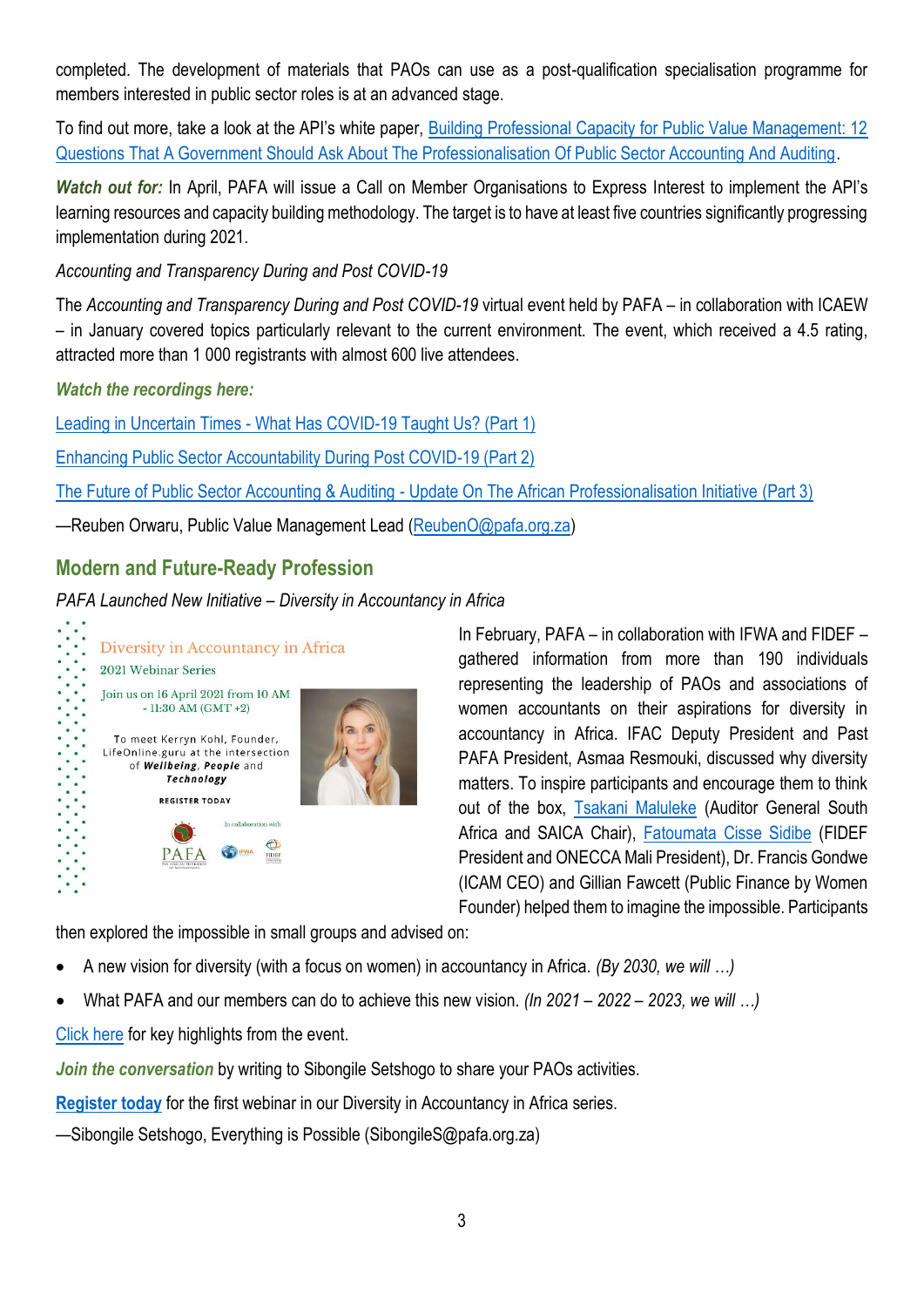### **International Standards and Best Practices**



*Strengthening Africa's voice in international standard-setting*

PAFA concluded 2020 with a Call on Member Organisations (and accompanying guidance) to nominate candidates for 2022 membership positions on the IAASB, IESBA and IPSASB, as well as the IFAC Board and advisory groups. We undertook to review your submissions for compatibility with the nominations requirements. We were excited to receive and provide feedback on 15 nominations from across the region, confirming your commitment to Africa's voice in international standard setting.

We have also taken steps to strengthen our liaison with the international standardsetting boards and IFAC advisory groups and identify areas of particular relevance to

Africa for collaboration.

*Save the date:* Join us on 10 – 14 May when we will unpack virtually how the various standards and resources contribute to *A Crucial Year to Rebuild Trust*.

#### *Trust and Accountability in the Time of Crisis*

The PAFA Technical and Standard Setters Forum (TSSF) – in collaboration with IFAC and IESBA – hosted the *Trust and Accountability in the Time of Crisis* webinar in December to discuss ethics and independence considerations during COVID-19 and the IESBA's response to the pandemic. The event, which featured the newly appointed IESBA member from South Africa, Ms. [Saadiya Adam,](https://www.linkedin.com/in/saadiya-adam-ca-sa-b1771443/) attracted over 60 registrants with more than 30 live attendees from 26 countries.

#### *Watch the recording [here.](https://www.youtube.com/watch?v=9EDCBwUoLI0)*

#### *The Sustainability Reporting Movement*

In response to the IFRS Foundation Trustee's [Consultation Paper on Sustainability Reporting,](https://drive.google.com/file/d/1q_7ru0mUigfXIle0ZWIgiaSFwKPHZAO0/view?usp=sharing) the African Integrated Reporting Council – a collaborative effort between PAFA and the World Bank – hosted a roundtable in December to provide stakeholders an opportunity to learn about the consultation and share their inputs to what ultimately became the Council's [and PAFA's response to the consultation](https://drive.google.com/file/d/1jUeNS8eFHwzEm7AX_ir-UJMLYz1DFOXn/view?usp=sharing). The overall feedback was resounding support for a set of internationally recognised sustainability reporting standards to address the current fragmentation in sustainability reporting and for the IFRS Foundation to play a leading role in the development of such standards.

#### *Watch the recording [here.](https://drive.google.com/file/d/1g5k1-BowdS2yCw9eITpDtNUnrfLoQBC0/view?usp=sharing)*

—Lebogang Senne, Technical Director [\(LebogangS@pafa.org.za\)](mailto:LebogangS@pafa.org.za)

#### **Education and Capacity Building**



#### *An Accounting Technician Qualification for Africa*

The World Bank, in collaboration with PAFA, the Association of Accountancy Bodies in West Africa in consultation with The Institute of Chartered Accountants of Nigeria, and IFAC, is exploring the development of an Accounting Technician Qualification (ATQ) for Africa that will be made available for adoption by African countries.

This initiative is part of the [Foundational Accounting and Financial Management Skills](https://cfrr.worldbank.org/programs/fase)  [Enhancement \(FASE\) Program](https://cfrr.worldbank.org/programs/fase) of the World Bank. The FASE Program aims to strengthen basic skills related to accounting and financial management. The first phase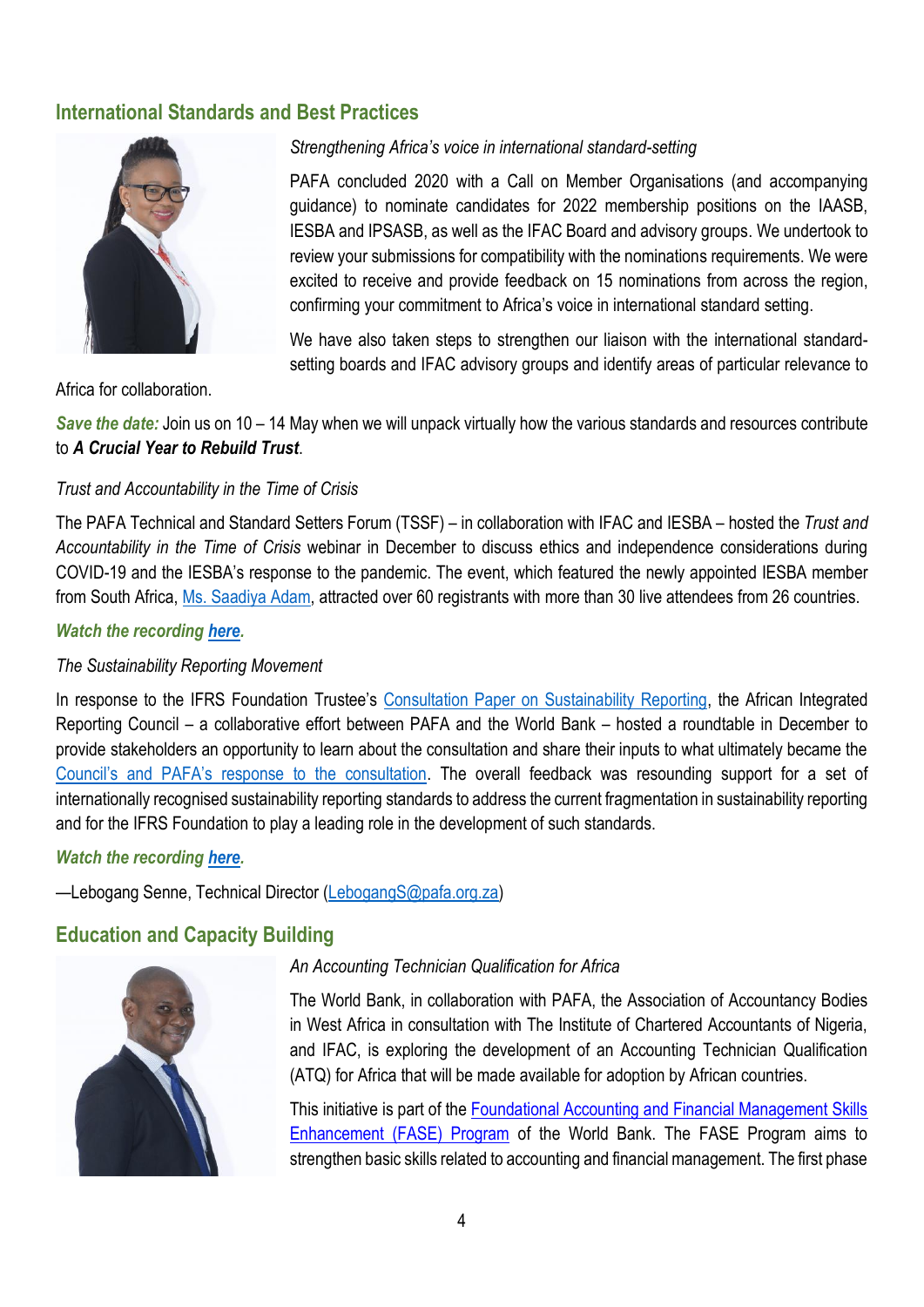of the program focuses on five countries in Africa (Burkina Faso, Ivory Coast, Morocco, Senegal, and Tunisia). The second phase focuses on the ATQ for Africa.

As a first step, PAFA is conducting a study to identify the existing accounting technician qualifications in Africa and the countries interested in offering the ATQ for Africa, as well as expectations on the content and delivery model of the ATQ for Africa. The study will be concluded in April.

*Your voice matters:* Contact Lefaria Kinimi if you would like to contribute to the study but were not able to complete the ATQ for Africa survey by 15 March.

#### *Helping Our Members to Help Their Members—Online CPD*

PAFA held a webinar in January to introduce Member Organisations to 4<sup>th</sup> [Talent](https://protect-za.mimecast.com/s/VGGsCX6XLJIXLgjQik1ZrV?domain=4thtalent.com) and their generous offer of three months of free high-quality online CPD for their members. 4 th Talent's AI platforms and proprietary algorithms intelligently hyper-personalise a curated learning journey based on each learner's unique learning needs and current proficiency level. More about their approach is found in this [article.](https://protect-za.mimecast.com/s/I2XOCY6YWKILyvm7FMn2AO?domain=talenttalks.net)

*Building Resilient Virtual Teams* is 4<sup>th</sup> Talent's ready to go module. The module, which is pre-loaded with a predictive competency framework, evaluations and over 2000 hours of learning content, focuses on the following competencies: emotional resilience, effective communication, interpersonal relationships, digital affinity, problem solving, critical thinking and interdigital relationships.

More than 174 Members from PAOs representatives participated in the webinar. 4<sup>th</sup> Talent is currently engaging with interested PAOs to discuss how best to conduct the pilot for their members.



*Take action today:* If you are interested in 4<sup>th</sup> Talent's offer, please contact Lefaria Kinimi at your earliest convenience.

#### *Rolling Out the IFAC [PAO Digital Readiness Assessment Tool](https://protect-za.mimecast.com/s/1xy6CQ1Knyf66rOJfAjHzs?domain=ifac.org) in Africa*

Digital transformation is crucial to the sustainability and resilience of PAOs. To meet the rapidly changing business and market demands, PAOs need to envision a future driven by technology. IFAC has partnered with [cloudThing](https://www.cloudthing.com/) to create a [PAO Digital Readiness Assessment Tool](https://protect-za.mimecast.com/s/1xy6CQ1Knyf66rOJfAjHzs?domain=ifac.org) and Resource Series. To accelerate the rolling out of the Tool in Africa, PAFA – in collaboration with IFAC, cloudThing and FIDEF – held information webinars in February (English) and March (French).

**Take action** to future proof your PAO by completing the assessment today. For more information, please **watch the recording [here](https://www.youtube.com/watch?v=Rc9MAAms2mU)** (English), **read** the [Frequently Asked Questions](https://protect-za.mimecast.com/s/uzhHCQ1Knyf6BkWgSxiQO2?domain=ifac.org) (French), or contact Lefaria Kinimi.

—Lefaria Kinimi, Senior Specialist—Education & Capacity Building [\(LefariaK@pafa.org.za\)](mailto:LefariaK@pafa.org.za)

### **A Future-Fit and Sustainable PAFA**



The PAFA Board and its committees met in March. Key matters covered during the meetings include approval of the 2020 financial statements (on which the external auditor issued a clean report), approval of the re-appointment of the external auditor, approval of the PAFA Combined Assurance Model, achievement of the organizational performance targets, risk management, revised Member Organisation Subscription Guidelines and – most importantly – the approval of the PAFA 10-Year Review.

This year PAFA will celebrate its 10th anniversary. During the first ten years, PAFA impressively grew its membership to 56 Member Organisations in 45 countries and five Affiliates and established its brand in Africa and beyond. PAFA's 10th anniversary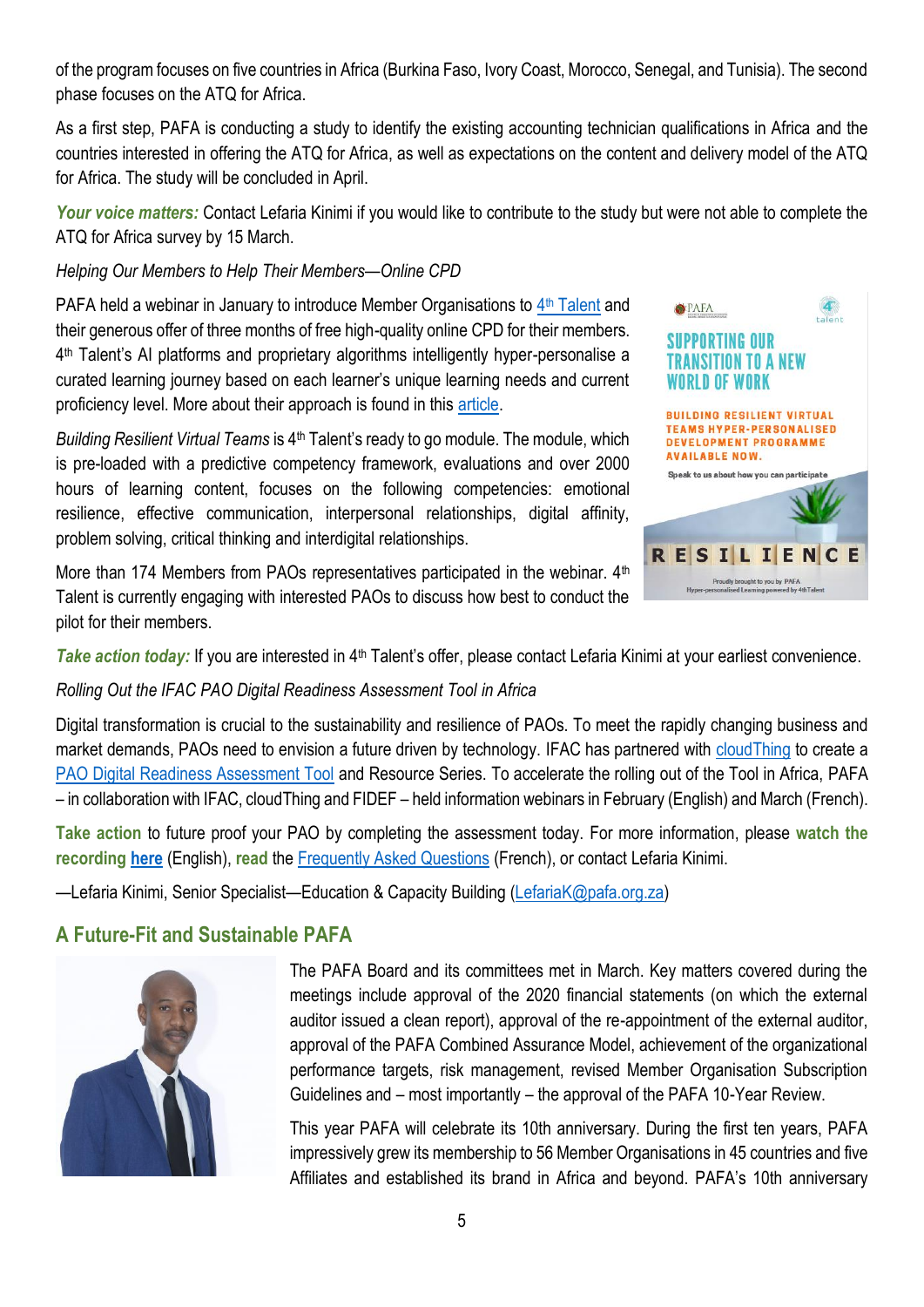provides a unique opportunity to harness the successes and learnings of the past decade to shape the next decade to ensure a future-fit and sustainable organisation. The PAFA 10-Year Review will follow a holistic approach aimed at delivering a governance and business model – as well as the arrangements necessary to operationalise it – that is commensurate with the maturity of the organisation, fit for future, and sustainable. The review will be conducted by the Secretariat under the leadership of the CEO and oversight of the Board. The Secretariat will be advised by a small group of experts – the Advisory Group, which will be established by the Secretariat in consultation with the Board. Recognising the importance and pervasive and long-term implications of the review, due process – including timely consultation of key stakeholders – is essential. Consequently, the review will comprise of several key stages and require additional Board meetings and a special meeting of the General Assembly.

During 2021, a great deal of the team's attention will be dedicated to three important initiatives: ACOA2021, the PAFA 10- Year Review and a new website. We are therefore delighted that the PAFA Board approved an additional temporary resource to assist the team with these initiatives. We hope to introduce this person to you in our April-May newsletter

#### *Watch out for:*

- It is envisaged that the revised Member Organisation Subscription Guidelines would be approved by the Board in June. During April, the Secretariat will contact all Member Organisations with a request to declare their 2020 membership numbers for the 2022 subscription calculation.
- The Secretariat has commenced planning of the June Board and Annual General Meetings, as well as several exciting and relevant side events. See the Upcoming Events section to save the date.

—Nkululeko Mnguni, Governance, Finance & Operations [\(NkululekoMn@pafa.org.za\)](mailto:NkululekoMn@pafa.org.za)

## **DEVELOPMENTS AT OUR KEY STAKEHOLDERS**

### **Association of National Accountants of Nigeria**

PAFA congratulates ANAN on the Nigeria Government's approval of ANAN University. The university, which is the first Postgraduate University of Accounting in Nigeria and Africa, is dedicated to the training of specialised professionals with contemporary knowledge and skills relevant to innovation and dynamism in the profession. The overarching philosophy is the continuous advancement of the science of accountancy premised on providing a comprehensive and accomplished education through amalgamation of a quality academic environment with excellent human resources and production of premium students with deepened knowledge of accounting specialisations.

#### **Institute of Chartered Accountants of India**

PAFA congratulates CA. Nihar N. Jambusaria and CA. (Dr.) Debashis Mitra on their appointment as the President and Vice President respectively of ICAI for the year 2021-22. ICAI recently became a PAFA Affiliate and we are looking forward to harnessing this strategic partnership to strengthen support to our member organisations in the development of a future ready accountancy profession in Africa.

### **[Please share developments at your organisation with Sibongile Setshogo at [SibongileS@pafa.org.za](mailto:SibongileS@pafa.org.za) for publication in future newsletters.]**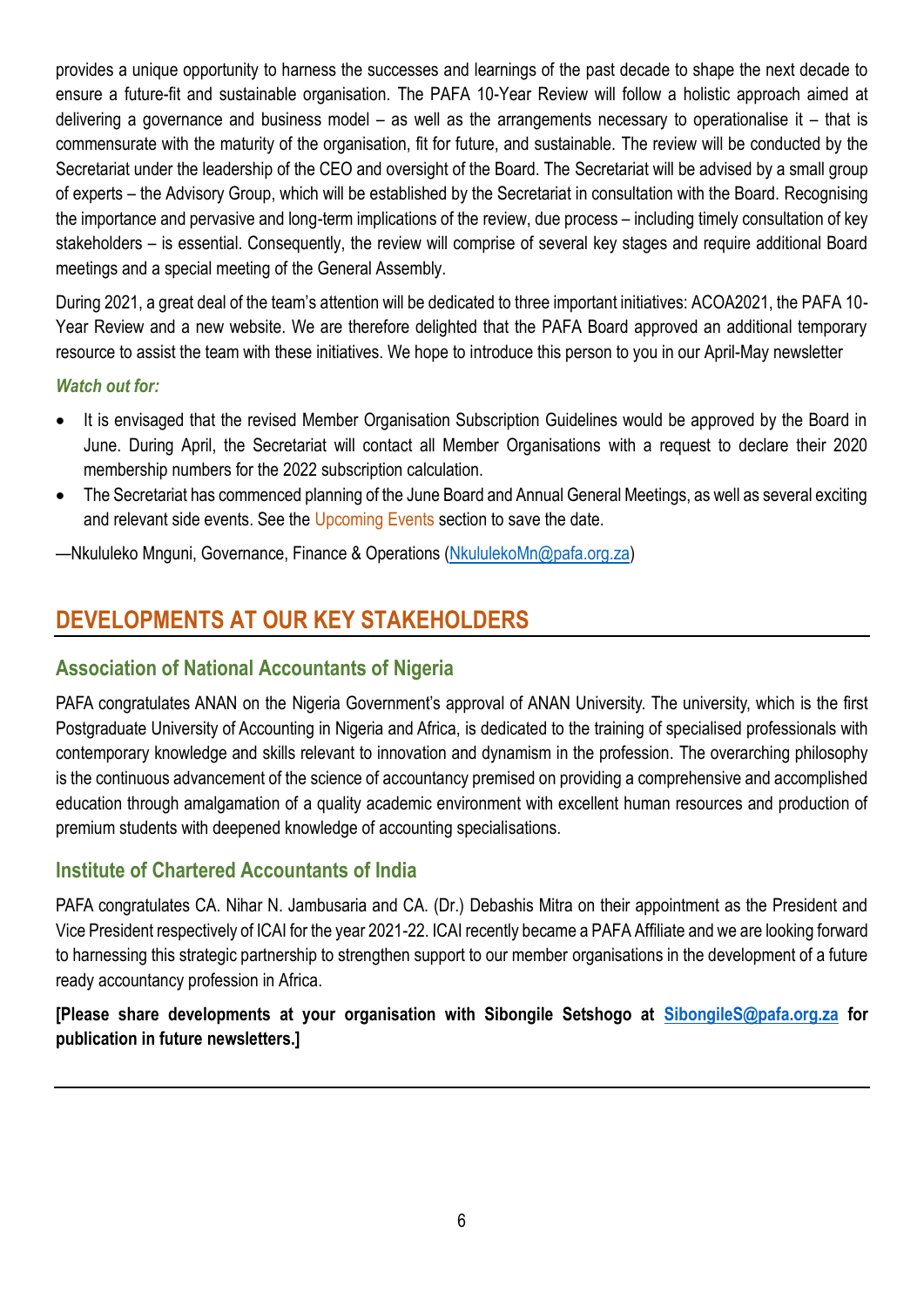## **The Digital Revolution Is Over; Digital Won**

#### Article by Kerryn Kohl, 4<sup>th</sup> Talent

It is strange to look back on the work we did and the emphasis placed on readying ourselves for the 4<sup>th</sup> Industrial Revolution, only for COVID-19 to enter like a wrecking ball, leaving us reeling in our unpreparedness. As masked crusaders trying to resuscitate a world we once knew, we are moving forward, cautiously trying to reimagine our new normal. As we look back on the world we once knew, it seems a lot more predictable than the uncertainty we face. In addition to reimagining a new world, we also need to reimagine ourselves. The relentless pursuit of personal transformation is the most critical thing we can do right now.

Now more than ever, learning will be the cornerstone of our success in both a personal and professional capacity. With the current pace of change set to 'overnight' in the Pandemic's wake, our ability to develop several core competencies rapidly should be our focus as we rebuild our economy. These competencies include those typically associated with coping with change, such as emotional resilience, interpersonal relationships, and extend to those critical future skills such as complex problem solving, critical thinking and digital affinity.

#### *Increased reliance on technology to develop soft skills*

Taking a fresh approach to developing these competencies is the key differentiator. Not only is the one-size-fits-all learning model outdated, but the Pandemic put the debate on facilitator-led vs. self-directed digital learning to rest, especially in the case of soft skill development.

We have seen a significant uptake of digital learning, especially in the area of soft-skill development. Mainly due to necessity; however, it has allowed us to demonstrate that we can effectively develop soft skills through digital means, which is a game-changer.

What we will see in future is a heavier reliance or pull on digital technology to develop soft skills, which will continue as we step into our reimagined world. Developing these soft skills and augmenting them to be effectively applied in a virtual world is critical.

Offices, which were converted to embrace collaboration and innovation trends over the past few years by creating open plan spaces, collaboration pods, and hot-desking, are now a thing of the past. Compliance with social distancing practices means reverting to lower occupancy offices—if returning at all. Virtual teaming will thus be the new normal and brings with it the complexity we avoided when we still had a choice. Now it is necessary to grapple with this heavier reliance on digital tools and the need to collaborate virtually. We need to ask how do we foster collaboration, drive innovation, and build the same level of interpersonal relationships across this complex virtual environment?

#### *Competencies required for a digital world*

Our research shows that developing a specific mix of Intrapersonal, Interpersonal and core Inter-digital skills will improve our performance in this virtual world, as highlighted in the 4<sup>th</sup> Quadrant Competency Framework below.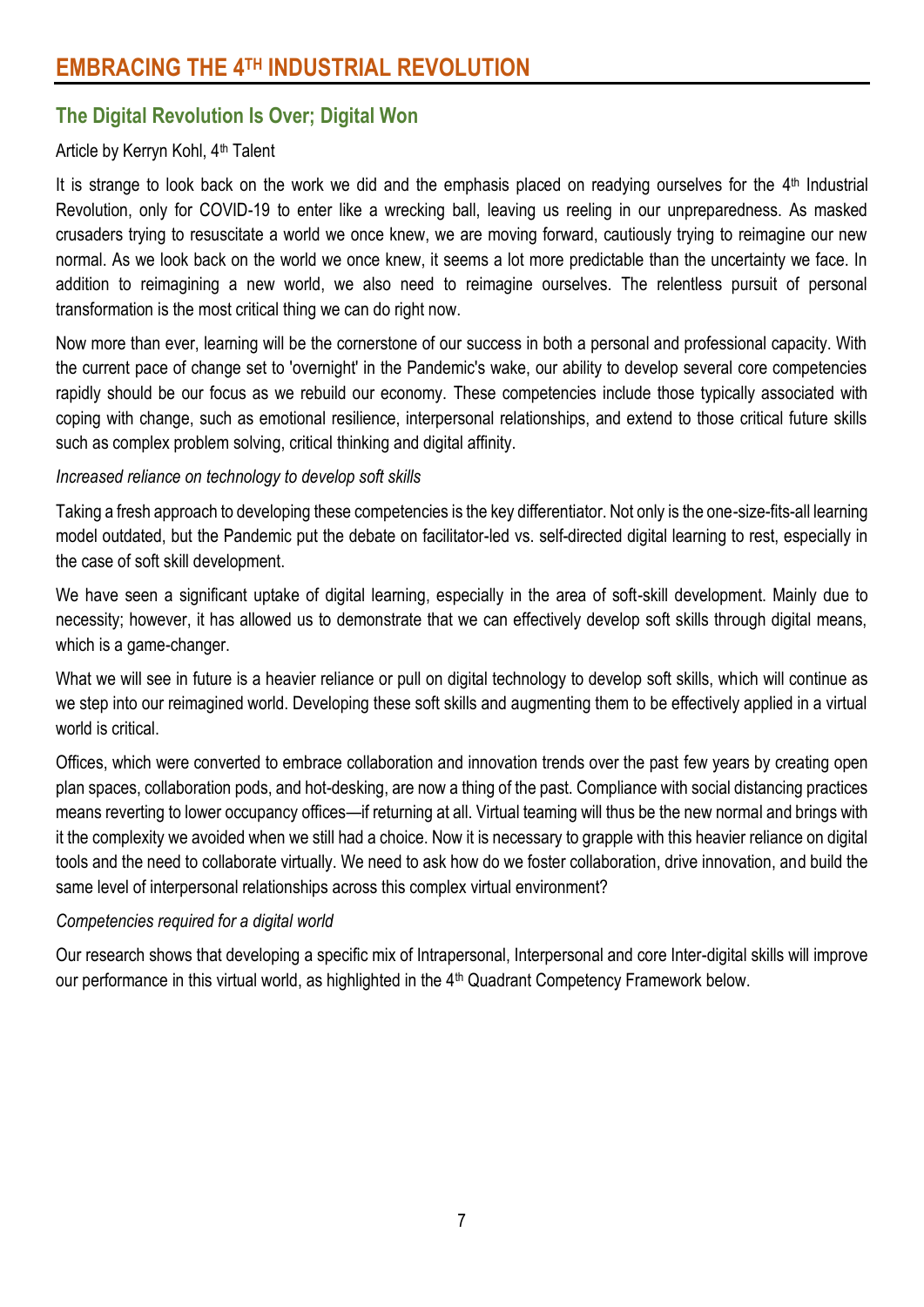| <b>Digital Culture</b><br><b>Digital Affinity</b><br><b>Digital Familiarity</b><br>Communication |
|--------------------------------------------------------------------------------------------------|
|                                                                                                  |
|                                                                                                  |
|                                                                                                  |
|                                                                                                  |
| <b>Interpersonal Relationships</b>                                                               |
| <b>Emotional Labour</b>                                                                          |
| Interpersonal                                                                                    |
|                                                                                                  |

The following competencies will predict success in this new world of work landscape. These include Critical Thinking; Complex Problem Solving; Emotional Resilience; Interpersonal Relationships; Communication; Digital Affinity; and Interdigital Relationships.

These competencies enable us to navigate the massive change that we have been through and allow us to cope

better with the multiple shock waves set to come after. Placing increased emphasis on developing an affinity for working within a digital environment provides the cornerstone to virtual collaboration. In this digital world, it is no longer enough just knowing about the digital tools available and which to use when. Instead, it is more important that we develop our digital affinity for collaboratively using multiple digital devices. This goes far beyond the high-level digital savviness we thought would be enough, primarily when we only interacted virtually by choice.

There is no time left to prepare. Instead, we need to direct our energy and effort toward learning to pace this change and ready ourselves for future (r)evolutions.



## **Save the Date: Africa Congress of Accountants 2021**

**Look out for** information about ACOA 2021 in April and – in the interim – **save the date**. ACOA 2021 – *Embracing the 4th Industrial Revolution* – will be held on 24 – 26 November in Maputo, Mozambique.

## **SPOTLIGHT ON OUR MEMBER ORGANISATIONS**



## **Fostering Diversity Through Promoting, Profiling and Developing Female Chartered Accountants**

#### Article by Gloria Zvaravanhu, ICAZ CEO

The Institute of Chartered Accountants of Zimbabwe (ICAZ) launched the Women Chartered Accountants Network (WeCAN) in November 2016 to meet the following key objectives:

- Encourage and improve participation of female members in ICAZ activities and promote diversity of views. At the time of the launch, women CAs were 25% of the membership.
- Provide a platform for female members to network and share ideas in order to promote, profile and develop female CA's influence in the economy and, ultimately, contribute to ICAZ's objective of exerting influence in all spheres of the economy.

ICAZ set the following key success indicators:

- Growth in female membership.
- Improved rate of converting female students to qualified members.
- Increased representation of female members in ICAZ Council and Committees.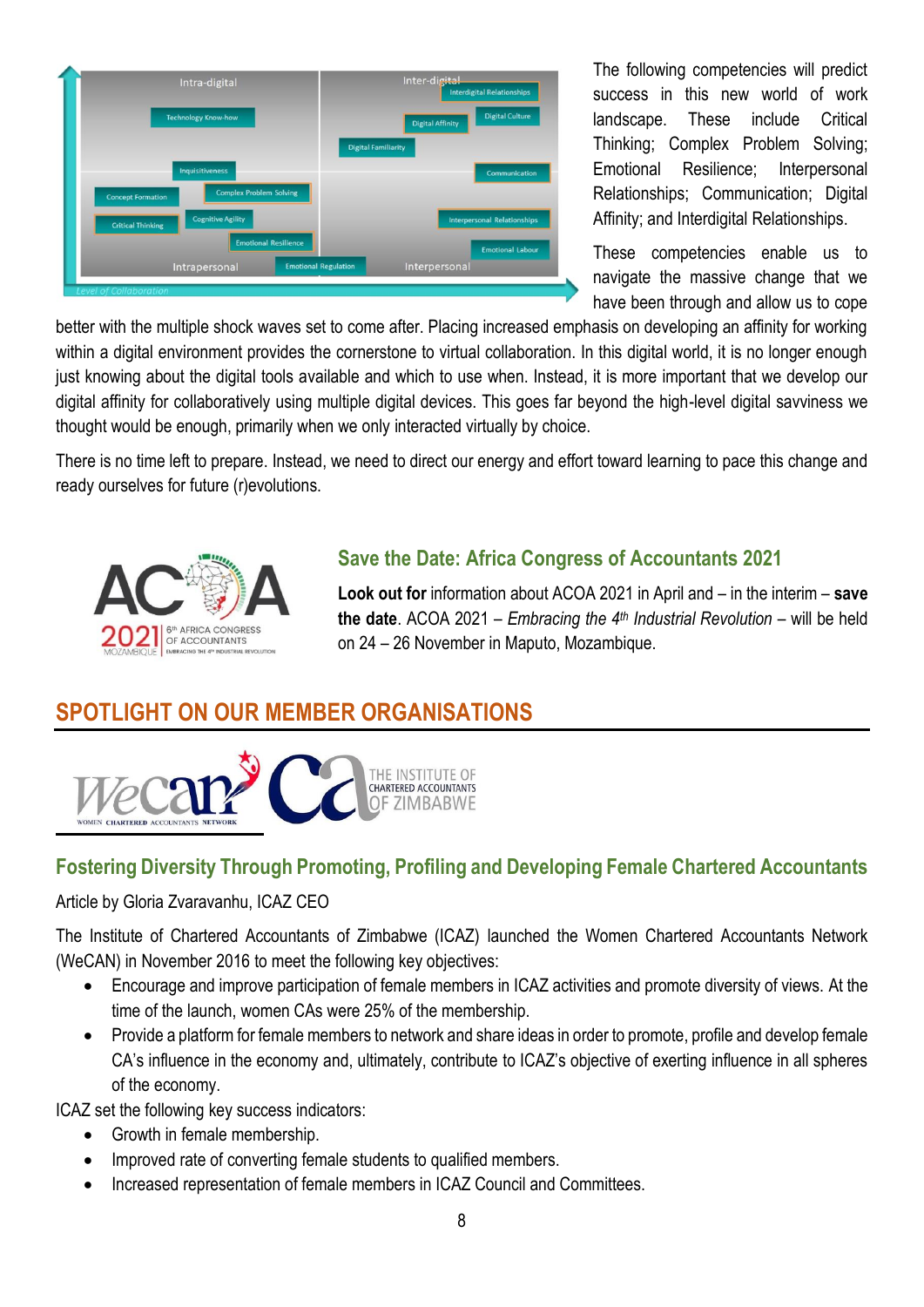Occupation of influential positions by female CAs in industry and commerce

WeCAN will turn four in March 2021. The following are some of their key achievements to date:

- A mentorship program for female members and students, facilitating support and development.
- Growth in female membership from 25% to 30% as a result of initiatives focused on improving the conversion rate from students to members.
- Increase in female representation on the ICAZ Council from 5% in 2005 to 39% in 2021.
- WeCAN committees in ICAZ non-resident chapters in South Africa, United Kingdom, Australia and Botswana.
- For more than 90 years, the position of ICAZ president was held only by males. Since 2010, Ms. Duduzile Shinya, is the third female president.
- Through WeCAN's partnership with the Institute of Directors in Zimbabwe, it is working to increase female representation on various local Boards. A number of influential Board appointments have been made from the network over the past three years
- Quarterly WeCAN PowerTalks aim to inspire and provide opportunities to network and engage outside the work environment.
- The half-yearly WeCAN Bulletin focuses developing, promoting and profiling female members and students and addresses contemporary issues faced by female professionals.
- Campaigns during International Women's Month.

The network has grown from strength to strength and continues to make a positive impact on the female members and students of ICAZ. WeCAN can be contacted on [wecan@icaz.org.zw.](mailto:wecan@icaz.org.zw)

**[Please share information on you organisation's diversity activities with Sibongile Setshogo at [SibongileS@pafa.org.za](mailto:SibongileS@pafa.org.za) for publication in future newsletters.]**

## **GLOBAL KNOWLEDGE AND INSIGHTS**

## **Public Value Management**

- Implementation of accrual accounting in the public sector is a significant priority for many jurisdictions. To assist governments wishing to report in accordance with accrual-base[d International Public Sector Standards \(IPSAS\),](https://www.ipsasb.org/publications/2020-handbook-international-public-sector-accounting-pronouncements) IFAC has developed a [Train the Trainer: Introduction to IPSAS.](https://www.ifac.org/knowledge-gateway/supporting-international-standards/discussion/train-trainer-introduction-ipsas) The training material provides an introduction to the current suite of IPSAS and is aimed primarily at entities transition from the cash basis to the accrual basis of accounting.
- [Emerging Role of Government Balance Sheets for Sustainable Public Finances in the Post-COVID-19 World](https://protect-za.mimecast.com/s/BUgRCRgKOzcrkw12H4veUE?domain=ifac.org) complements the World Bank's paper *[Government Financial Reporting in Times of the COVID-19 Pandemic](https://protect-za.mimecast.com/s/OzY7CVm2AESlLV6GHAXgSa?domain=openknowledge.worldbank.org)* and could be used in conjunction with the [COVID-19 Intervention Assessment Tool.](https://protect-za.mimecast.com/s/iiIFCWnKLGsjg1KJsPPGVi?domain=ifac.org)
- [The Public Sector Battle Against Two Pandemics: COVID-19 and Public Procurement Corruption](https://protect-za.mimecast.com/s/vYrqCj2gZ3hjjP8AsV07hx?domain=ifac.org) reminds governments that – as they spend to save lives and livelihoods – commitments to transparency and accountability must not be brushed aside.

## **Modern and Future-Ready Profession**

- [Embracing A People-Centered Profession](https://protect-za.mimecast.com/s/OHqmCGZXvlcJprRvu0HB1N?domain=ifac.org), IFAC's latest Point of View, explores the connection between the people in the accountancy profession, the core components of the profession (education, professional judgment, ethics, values) and the profession's commitment to the public interest.
- [The Technology Matrix](https://protect-za.mimecast.com/s/_cKnC2Rqx0FkJLXMtNjOaF?domain=ifac.org) is a quick guide to help IFAC's stakeholders understand and access the breadth of the technology resources available through IFAC.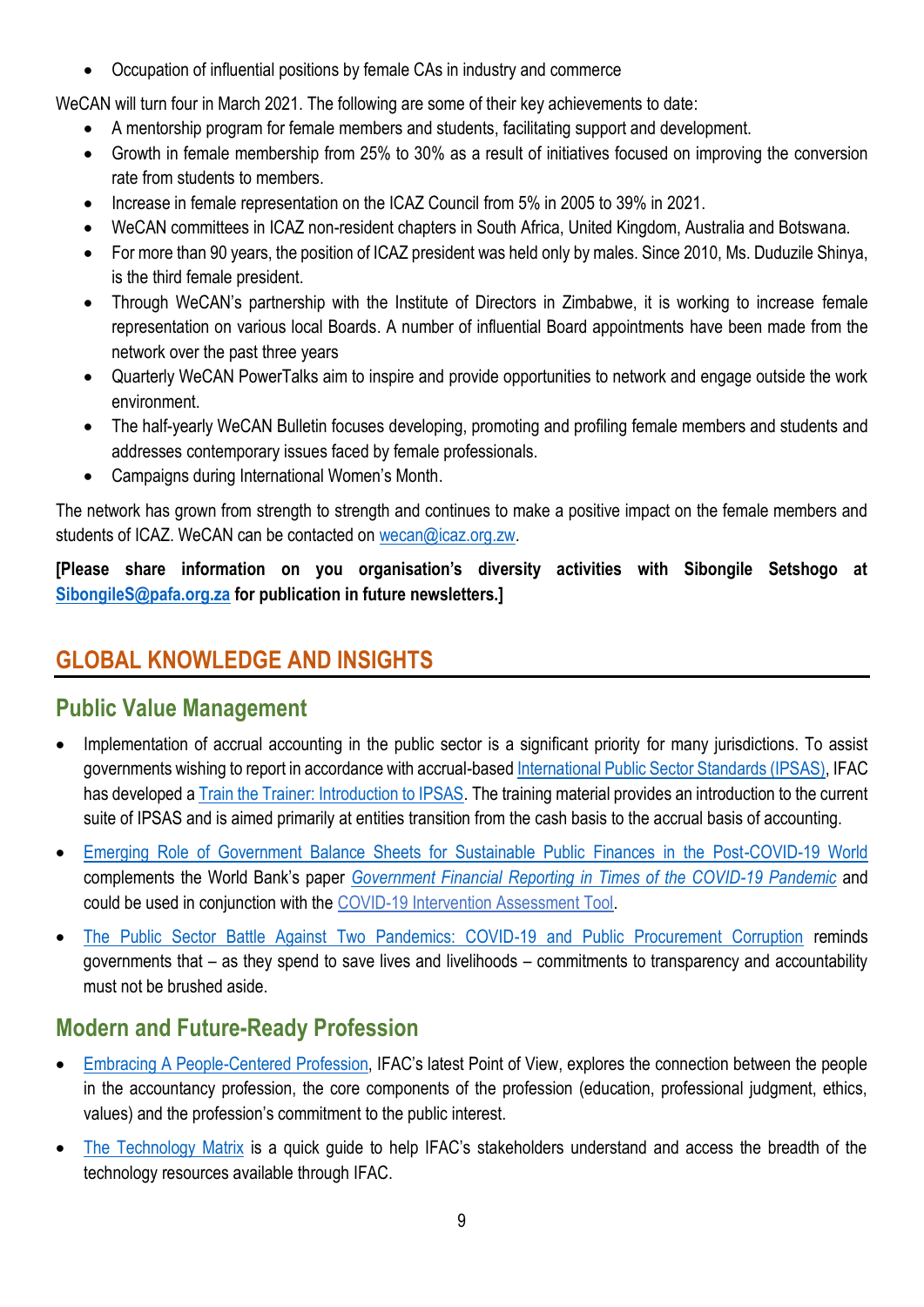- *The Anticipatory Accountant: Global Trends Transforming Learning and Development* presented by IFAC in November reached over 1,600 accountancy professionals in business, government, and academia. The [recording of](https://protect-za.mimecast.com/s/lVMPCj2gZ3hjMzXWsvmJp6?domain=ifac.org)  [the entire summit and summaries of the key sessions](https://protect-za.mimecast.com/s/lVMPCj2gZ3hjMzXWsvmJp6?domain=ifac.org) are now available.
- In the article, [Developing Professional Capabilities](https://protect-za.mimecast.com/s/KGixC76y1GImmolyUyOEJl?domain=ifac.org)—Especially Soft Skills—In an Online Learning Environment, Chartered Accountants Australia and New Zealand shares how it has adapted its education program to create jobready graduates in an online learning environment.
- [The Future for Accounting](https://protect-za.mimecast.com/s/4zt6C3lrQAImm0qxUPSY3X?domain=ifac.org) covers the challenges of attraction, relevance and change facing the accountancy profession and provides insight on how to keep accountancy as a profession relevant for generations to come.
- Do not miss the Conversations with Experts [Advancing Accountancy Education](https://protect-za.mimecast.com/s/tNLrC98A1KFmm9QxUWGaHi?domain=education.ifac.org) on-demand videos on integrated reporting and assurance, public sector and 'robot proofing' accountancy education.

## **International Standards and Best Practices**

- [Agreed-Upon Procedures \(AUP\) Engagements: A Growth and Value Opportunity](https://protect-za.mimecast.com/s/Dt3aCNxKLvhNrY84f9E2gB?domain=ifac.org) describes AUP engagements, when they are appropriate and identifies key client benefits. It covers financial and non-financial subject matters, provides six short case studies and includes two illustration AUP reports from ISRS 4400 (Revised).
- [Choosing the Right Service: Comparing Audit, Review, Compilation, and Agreed-Upon Procedures Services](https://protect-za.mimecast.com/s/M-IGCO7XMwsA9DjWUJ3X1E?domain=ifac.org) explains the range of audit, review, compilation and agreed-upon procedures services which practitioners can provide, helping clients understand the range of services available, when they are appropriate, as well as their benefits.
- [New Quality Management Standards: A Tremendous Opportunity for PAOs](https://protect-za.mimecast.com/s/nNq-CZ4GYLcMM2lxHVnFuj?domain=ifac.org) discusses how the successful implementation of these standards will advance the accountancy profession, achieve high-quality engagements and maintain public trust.
- [The Importance and Continued Relevance of International Standards: A Focus on Ethics and Independence](https://protect-za.mimecast.com/s/UJSJC1jpWyspDroVC5jae2?domain=ifac.org) highlights the important role that PAOs, national standards setters, accountancy educators and, in some cases, regulators play in supporting accountants in complying with the IESBA Code.
- The Climate Disclosure Standards Board has issued new quidance on the disclosure of the financial effects of climaterelated issues on a company's financial statements, helping finance and accounting professionals on boards and audit committees, or working as report preparers, to ensure that companies account for material climate factors, and therefore provide the financial-related information to investors about profits and valuations that reflect climate-related risks and events.
- Installment[s 4 \(Asset Transfers\),](https://protect-za.mimecast.com/s/gGVWCX6XLJInylRwt868Is?domain=ifac.org) [5 \(Tax Advice\)](https://protect-za.mimecast.com/s/zfV1CX6XLJInn02GCxZY3w?domain=ifac.org) an[d 6 \(Businesses in Difficulty\)](https://www.ifac.org/knowledge-gateway/developing-accountancy-profession/publications/anti-money-laundering-basics-installment-6-businesses-difficulty?utm_source=IFAC+Main+List&utm_campaign=bccc4386b4-SMP_Survey_Email_to_MBs_11_3_2016_COPY_01&utm_medium=email&utm_term=0_cc08d67019-bccc4386b4-80635420) of *Anti-Money Laundering: The Basics* are part of a series helping accountants enhance their understanding of how money laundering works, the risks they face, and what they can do to mitigate these risks and make a positive contribution to the public interest.
- [COVID-19 and Evolving Risks for Money Laundering, Terrorist Financing and Cybercrime,](https://protect-za.mimecast.com/s/q1ANC98A1KFmgJXGfA8r0b?domain=ethicsboard.org) published by staff of CPA Canada and the IESBA, highlights the heightened risks of money laundering, terrorist financing and cybercrime in the COVID-19 environment.
- [Navigating the Heightened Risks of Fraud and Other Illicit Activities During the COVID-19 Pandemic, including](https://protect-za.mimecast.com/s/Z-k9C8qz1JijZm0osGl5vW?domain=ethicsboard.org)  [Considerations for Auditing Financial Statements,](https://protect-za.mimecast.com/s/Z-k9C8qz1JijZm0osGl5vW?domain=ethicsboard.org) published by staff of the South African Independent Regulatory Board for Auditors, IESBA, and IAASB, highlights the heightened risks of fraud arising from the disruptive and uncertain COVID-19 environment and the implications for professional accountants in business and public practice.
- To shape the future of financial reporting for non-profit organisations, view the IFR4NPO's consultation paper and launch video [here.](https://protect-za.mimecast.com/s/J66lCMjKwrs50p1NCRRGPY?domain=eur01.safelinks.protection.outlook.com) Closing date for feedback on the Consultation Paper – Part 1 is 31 July and Part 2 is 24 September.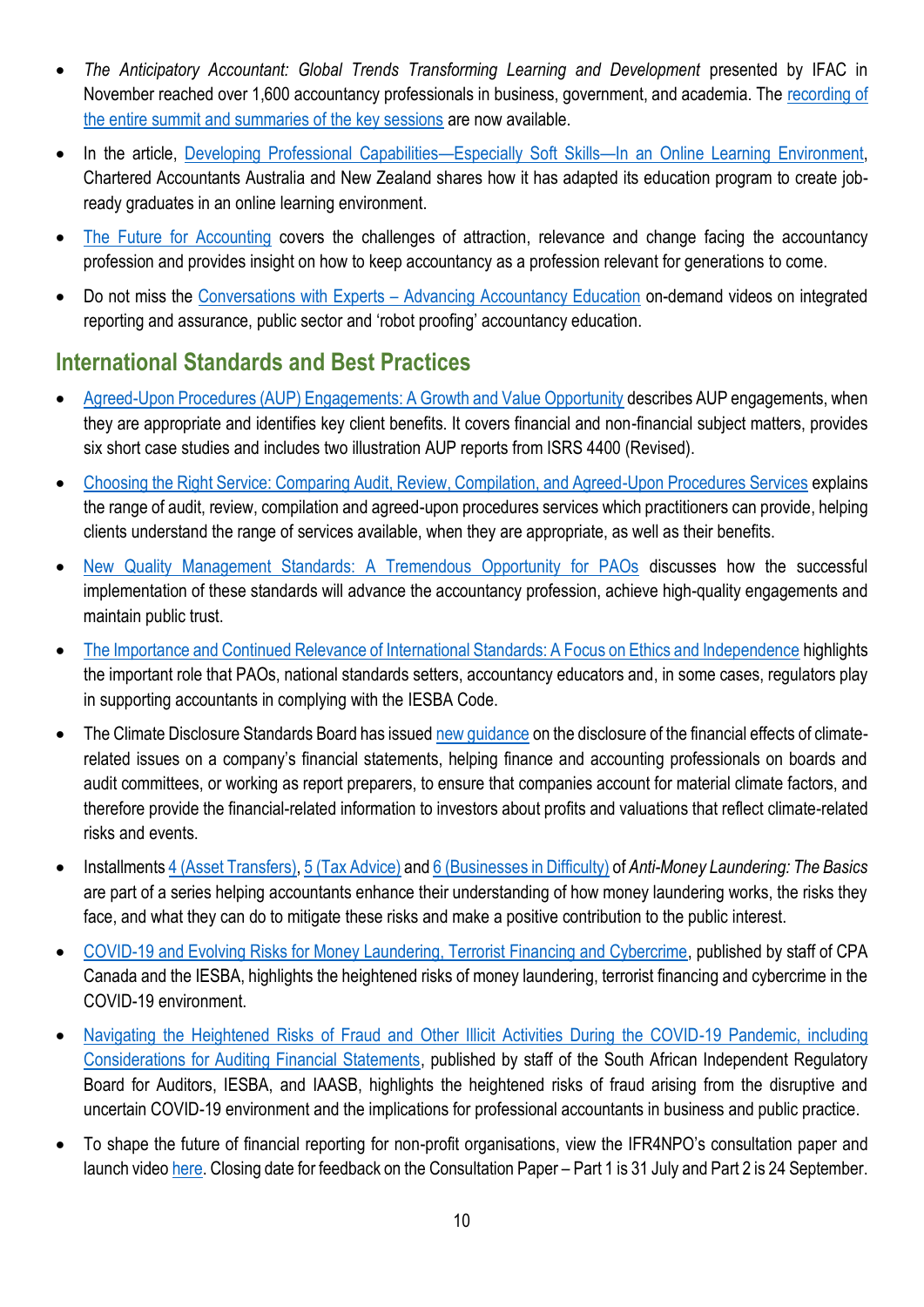## **Education and Capacity Building**

- [Revisions](https://protect-za.mimecast.com/s/DMkEC0goYxc2Dn51tMC8O5?domain=iaesb.org) to IES 2, 3, 4, and 8 became effective on 1 January. The revisions reflect the increasing demand for accountants skilled in ICT and place further emphasis on professional skepticism skills and behaviors.
- IFAC's [IES Checklist](https://protect-za.mimecast.com/s/bE67Ck5j83sn6Djxtqv9AQ?domain=ifac.org) will help PAOs understand how their educational programming compares to the revised IES and raise the awareness of their stakeholders about best practices for accountancy education to align national requirements with the international standards.
- IFAC & cloudThing's PAO Digital Assessment Tool Part 1: How To Assess Your Organization's Culture & Capability [Ahead of a Digital Transformation](https://protect-za.mimecast.com/s/gAPXCY6YWKI33OMgSrpODr?domain=ifac.org) discusses how organisations that focus on transforming culture and building capabilities during a digital transformation are significantly more likely to succeed.
- In [Challenges & Opportunities for Sole Practitioners](https://protect-za.mimecast.com/s/I8XpCZ4GYLcMV1LJCZD5hp?domain=ifac.org)—and How PAOs Can Help, the IFAC SMP Advisory Group comments on the types of support PAOs should consider offering to their sole practitioner members.
- [Recordings](https://protect-za.mimecast.com/s/50ioCQ1Knyf6Enp0hKwz_I?domain=ifac.org) of the [2020 MOSAIC Building Resilient and Sustainable Economies Virtual Forum](https://protect-za.mimecast.com/s/50ioCQ1Knyf6Enp0hKwz_I?domain=ifac.org) are now available.

All IFAC materials can be translated and reproduced by submitting a request to [IFAC's translations](https://protect-za.mimecast.com/s/6vgvCKO71pHqqmO9fMD0OQ?domain=ifac.org) database. To stay updated, [subscribe](https://protect-za.mimecast.com/s/DnSSCLg17qcPP4KXuqF8PO?domain=ifac.org) to *The Latest.*

## **UPCOMING EVENTS**

### **PAFA**

| Date      | Event                                                                                                         | <b>Action</b> |
|-----------|---------------------------------------------------------------------------------------------------------------|---------------|
| 16 April  | Diversity in Accountancy in Africa Webinar Series: The Impossible Is Possible (in collaboration with IFWA and | Register      |
|           | FIDEF) - VIRTUAL                                                                                              |               |
|           | (PAFA Member Organisations please promote to your members)                                                    |               |
| 10-14 May | Technical Week: A Crucial Year to Rebuild Trust - VIRTUAL                                                     | Save the date |
|           | (PAFA Member Organisations please promote to your members)                                                    |               |
| 26 May    | Reclaim Your Well-Being (in collaboration with Allinial Global) - VIRTUAL                                     | Save the date |
|           | (PAFA Member Organisations please promote to your members)                                                    |               |
| 14 June   | Public Financial Management Reforms, the Francophone Africa Agenda - HYBRID, Cotonou, Benin                   | Save the date |
|           | (PAFA Member Organisations please promote to your members, as well as the Office of the Accountant            |               |
|           | <b>General and the Court of Auditors)</b>                                                                     |               |
| 15 June   | Professional Development: A Competency Framework for Future-Ready Professional Accountants - HYBRID,          | Save the date |
|           | Cotonou, Benin                                                                                                |               |
|           | (For members of the PAFA Education Advisory Group, PAO leadership and those in charge of                      |               |
|           | <b>Accountancy Education at the PAO)</b>                                                                      |               |
| 15 June   | PAO Development: A Roadmap to Preparing a Future-Ready Profession - HYBRID, Cotonou, Benin                    | Save the date |
|           | (For PAO leadership and those in charge of building the PAO's capacity)                                       |               |
| 16 June   | PAFA Member Organisation Chief Executive Forum: The Role of the Accountancy Profession in Agenda 2063         | Save the date |
|           | & the SDGs - HYBRID, Cotonou, Benin                                                                           |               |
|           | (For PAO CEOs)                                                                                                |               |
| 17 June   | PAFA Outgoing Board Meeting - HYBRID, Cotonou, Benin                                                          | Save the date |
| 18 June   | PAFA Annual General Meeting - HYBRID, Cotonou, Benin                                                          | Save the date |
| 18 June   | PAFA Incoming Board Meeting - HYBRID, Cotonou, Benin                                                          | Save the date |
| 30 July   | The Accountancy Profession-COVID-19 Economic recovery                                                         | Save the date |